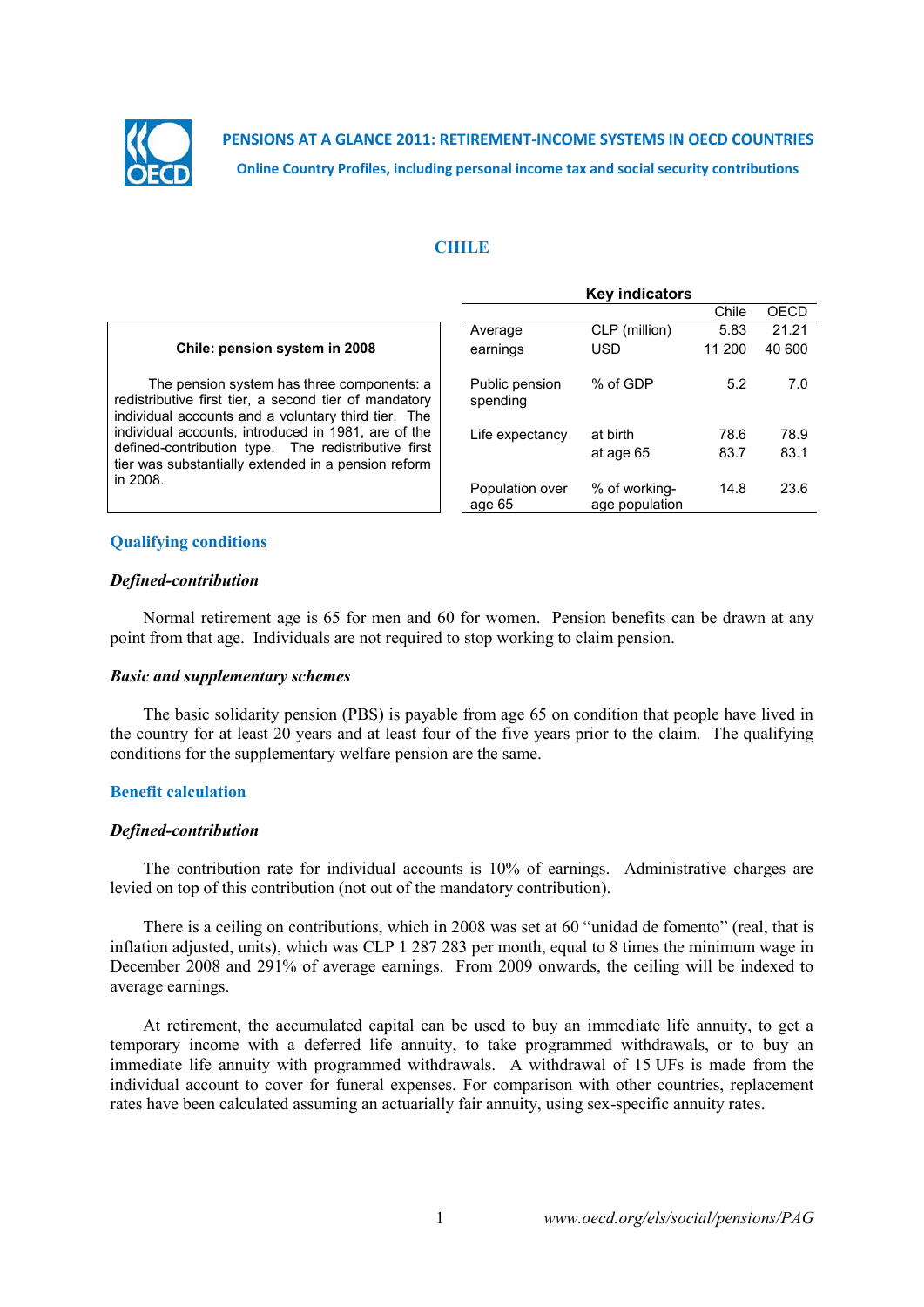#### *Basic*

The basic pension (PBS) was CLP 60 000 in 2008-09. This was increased to CLP 75 000 from 1 July 2008 as a result of the 2008 reform. The modelling uses this higher value for the basic pension and assumes it is indexed to wages.

# *Supplementary*

The 2008 reform also introduced a pension-income-tested supplement as a replacement for the previous minimum pension. This is payable to all individuals whose defined-contribution pension is less than a specified amount: the maximum welfare pension threshold (PMaS). This threshold will increase over time as the new system is phased in:

|                          | Maximum welfare pension | Target coverage of older |  |  |
|--------------------------|-------------------------|--------------------------|--|--|
|                          | (PMaS, CLP)             | people $(\%)$            |  |  |
| July 2008-June 2009      | 70 000                  | 40                       |  |  |
| July-August 2009         | 120 000                 | 45                       |  |  |
| September 2009-June 2010 | 150 000                 | 50                       |  |  |
| July 2010-June 2001      | 200 000                 | 55                       |  |  |
| July 2011 onwards        | 255 000                 | 60                       |  |  |

The supplementary benefit increases, at first, with individual income from the definedcontribution scheme. The increment is  $1 -$  the value of the basic pension (PBS) divided by the maximum welfare pension (PMaS): i.e., 14.3% for the period July 2008-June 2009, when the PBS is CLP 60 000 and the PMaS is CLP 70 000. From 2011, the PBS will be CLP 75 000 and the PMaS CLP 255 000. Thus, the increment in benefits will rise to 70.6% of individual entitlements under the defined-contribution plan. For people with defined-contribution pensions above the value of the basic pension, the value of the supplement is reduced. The benefit is defined as the value of the basic pension (PBS) – the ratio of PBS to the value of the maximum welfare pension (PMaS) multiplied by the value of the defined-contribution pension. The key ratio of PBS to PMaS is 85.7% in 2008-09, falling to just 29.4% from mid-2011 onwards.

The objective of this new supplementary pension is to improve the living standards of lowincome workers when they move into retirement. The table above shows that the government expects 40% of the poorest pensioners to benefit from the new programme in 2008-09, increasing to 60% from mid-2011 onwards. The modelling of pension entitlements uses the parameters that will be in place from 2011 (and so will be those applicable to a new labour-market entrant in 2008). The modelling assumes the value of the supplementary pension will be indexed in line with wages from 2011 onwards.

## **Variant careers**

#### *Early retirement*

Early retirement is allowed at any age in the defined-contribution scheme as long as the capital accumulated in the account is sufficient to finance a pension above particular thresholds. The first condition is that the benefit must be worth 150% of the minimum pension under the old system. From July 2012 onwards, this will change to 80% of the maximum welfare pension, PMaS. The second condition is that a certain replacement rate is reached, relative to earnings in the 10 years prior to drawing the pension. This replacement-rate threshold is increasing: from 64% in 2008-09 to 67% in 2009-10 and 70% from August 2010 onwards.

The normal retirement age is reduced by 1 or 2 years for each 5 years of work under arduous conditions in specified occupations. The maximum reduction of the normal retirement age is 10 years.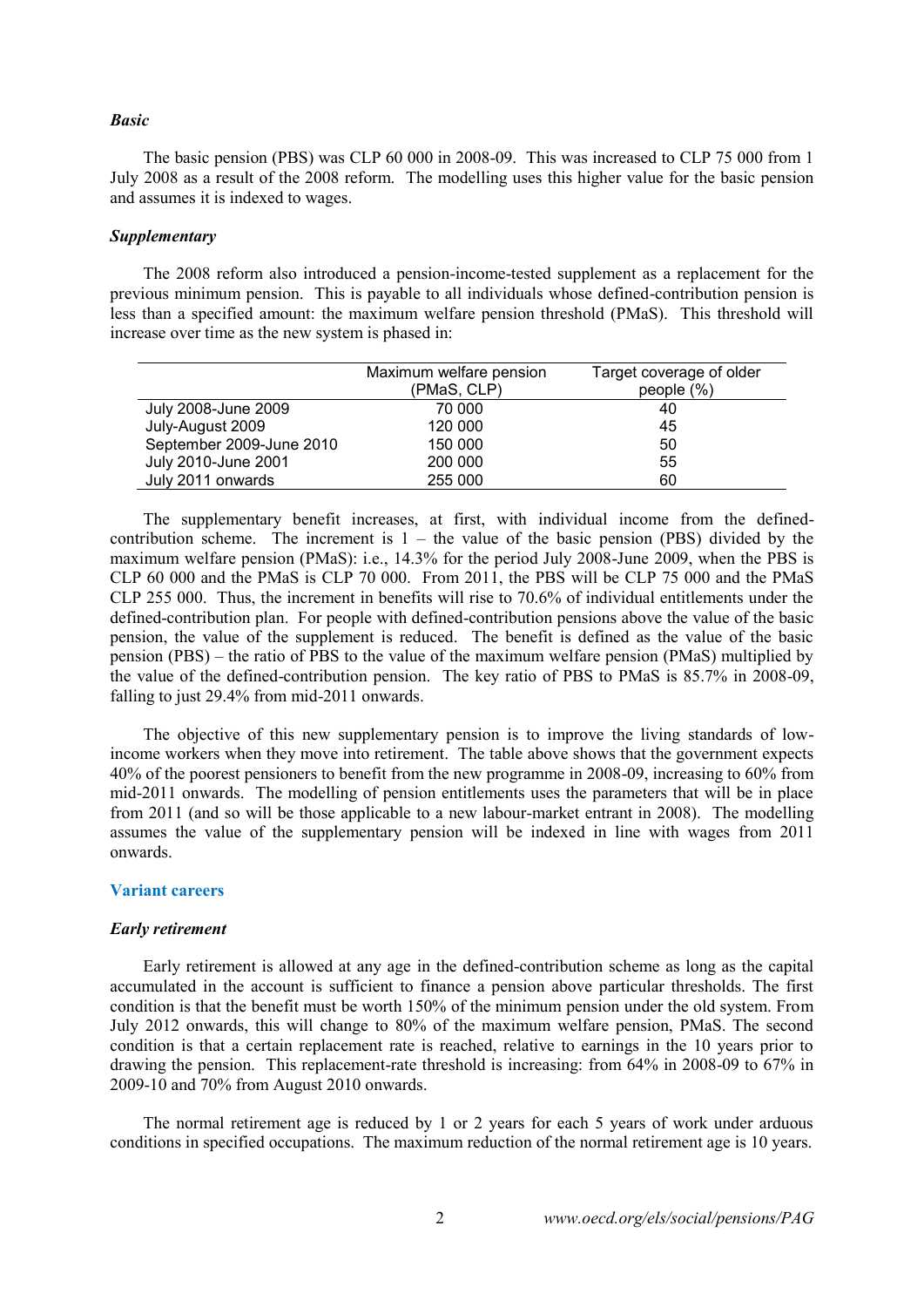### *Late retirement*

It is possible to defer pension claiming after normal retirement age.

## *Childcare*

A pension voucher is given to women for each child that they have had when they reach 65 years of age. The voucher is equivalent to 10% of 18 months' minimum wages at the time of birth plus the average net rate of return on defined-contribution pension plans from the birth until the pension claim. The average interest rate is calculated for "fund C" of the private pensions: the middle one in terms of the risk-return trade-off. This is transformed into a pension flow when the woman claims her pension.

## *Unemployment*

No credits are given. A separate unemployment insurance system has existed since 2002.

## **Personal income tax and social security contributions**

## *Taxation of pensioners*

When claiming a pension individuals are allowed to obtain the "Free Purpose Surplus" if the remaining balance is enough to finance a pension that is at least 150% of the minimum pension and yields a replacement rate of at least 70%. The surplus can be obtained in tax-free annual installments up to a maximum of 200 UTM per year and a total tax-free amount of 1200 UTM. If obtained as a lump-sum, the maximum exempt amount is 800 UTM<sup>1</sup>.

## *Taxation of pension income*

l

Same rates as general income tax rates apply. Structure of Income tax is progressive:

| Income bracket (UTM) |                   |                      |
|----------------------|-------------------|----------------------|
| From                 | To<br>(inclusive) | Marginal<br>tax rate |
|                      | 13.5              | 0%                   |
| 13.5                 | 30                | 5%                   |
| 30                   | 50                | 10%                  |
| 50                   | 70                | 15%                  |
| 70                   | 90                | 25%                  |
| 90                   | 120               | 32%                  |
| 120                  | 150               | 37%                  |
| $150+$               |                   | 40%                  |

## *Social security contributions paid by pensioners*

Pensioners pay 7% of pension income for health coverage.

 $1$  UTM is the Monthly Taxing Monetary Unit. It is adjusted each month according to inflation. In December 2008 its value was cl\$37,652.68 or us\$58 (using the exchange rate for the same period: us\$1= cl\$649.32).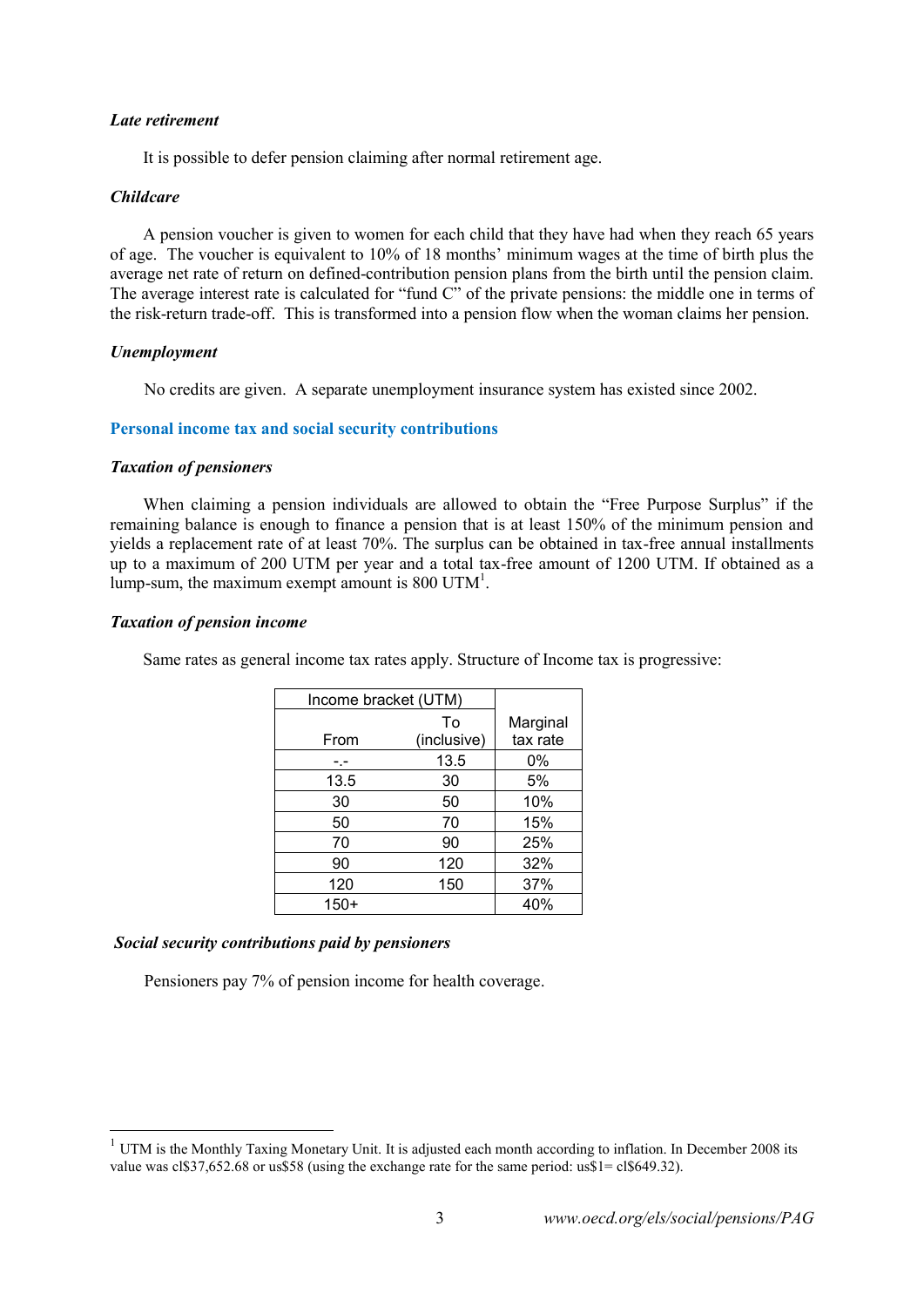#### **Pension modelling results: Chile**